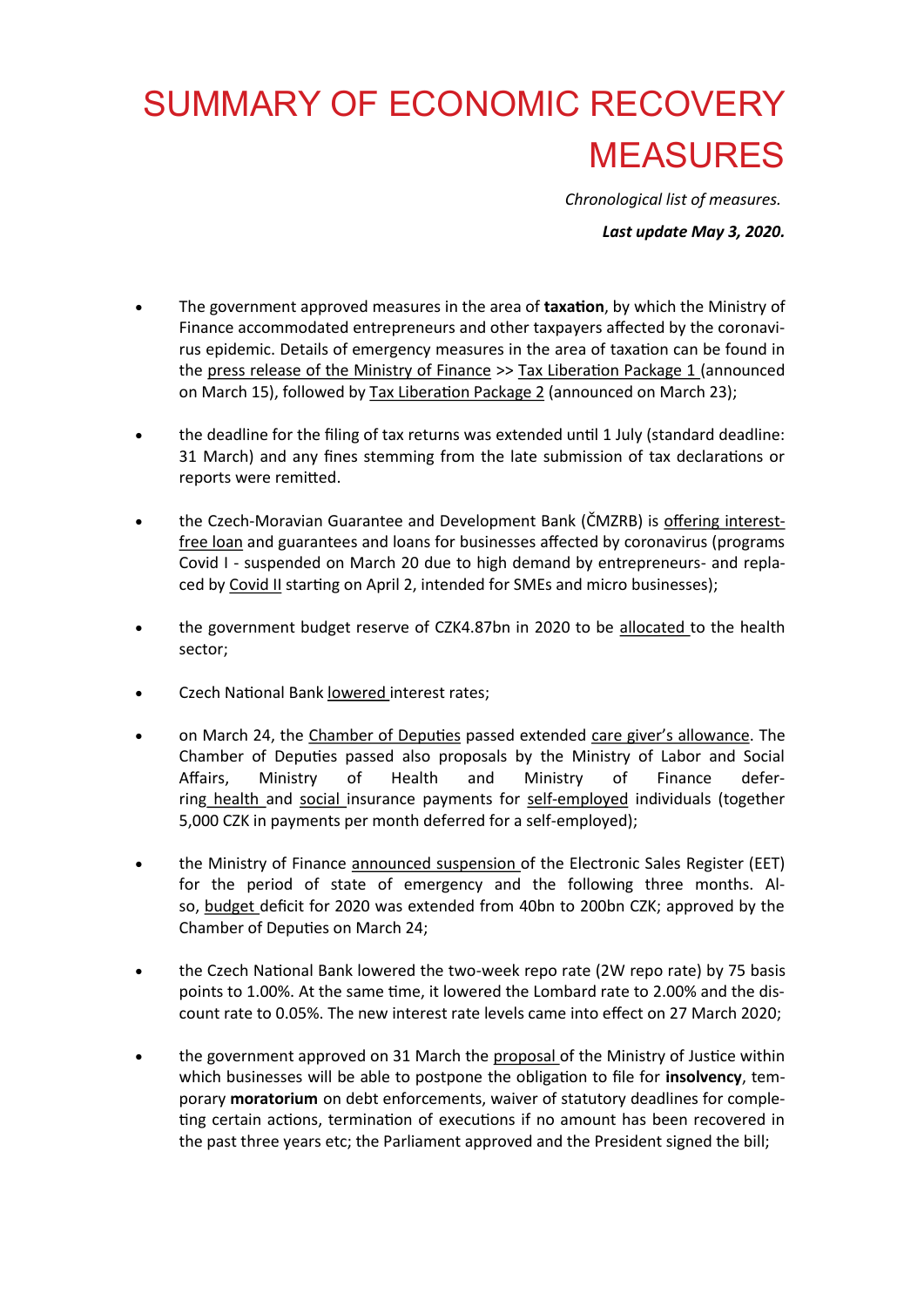- the government approved modified **Program [Antivirus](https://www.mpsv.cz/web/cz/antivirus)** proposed by the Ministry of Labor and Social Affairs, starting from April 1 (application forms are available from April 6), is designed to help businesses protect jobs and better manage the current situation, so that employers will not have to resort to layoffs;
- on April 7, the Chamber of Deputies approved program of direct support of the selfemployed persons "**Petadvacitka**", who are negatively affected by coronavirus outbreak, amounting to CZK 500 per day for the period of March 12 until April 30, to up to CZK 25,000. The Senate approved the bill;
- the government released 3.3 bn CZK for the 2020 Rural Development Program to help entrepreneurs in agriculture, food and forestry while fighting coronavirus crisis. The main reason for this support is ensuring the Czech food independence;
- with effect from 1 April 2020, the Czech National Bank Board has [relaxed](https://www.cnb.cz/en/cnb-news/press-releases/CNB-relaxes-credit-ratio-limits-for-new-mortgages/) its recommendation for the assessment of new mortgages. The limit on the LTV ratio (the size of the loan relative to the value of the pledged property) has been increased to 90% (from 80%). The limit on the DSTI ratio (total debt service relative to net monthly income) has been increased to 50% (from 45%);
- opt-in deferral / [moratorium](https://www.mfcr.cz/cs/aktualne/tiskove-zpravy/2020/vlada-schvalila-moratorium-na-splatky-uv-38077) for 3 or 6 months on loan repayments. The repayment of **loans and mortgages** agreed before 26 March 2020 will be suspended for maximum of half a year, if clients wish to use the deferral. New loans contracted after this date, credit cards and overdrafts will not be affected by the measure. Borrowers must notify the creditor that they have been affected by the COVID-19 epidemic before deferring the installments.cluding deferral of interest pay,ents for natural persons). This measure will not apply to revolving or factoring, for example. In addition to the moratorium, the government has also passed an amendment to the Consumer Credit Act, which expands the range of loans for which maximum penalties for late payment are set. The Parliament approved the bill and the Ministry of Finance published a practical [guide.](https://www.mfcr.cz/cs/o-ministerstvu/sluzby-verejnosti/komunikace-s-verejnosti/casto-kladene-otazky/uverove-moratorium-38130) The President signed the bill;
- on April 8, the Chamber of Deputies approved [moratorium](https://www.mpo.cz/cz/rozcestnik/pro-media/tiskove-zpravy/vlada-schvalila-odklad-najemneho-pro-podnikatele--253792/) on **rent payments** for businesses, applicable from March 12, 2020 until June 30, 2020. The debtors will be obliged to pay the deferred rent payments by March 31, 2022, with possible extension for three months. The Senate returned the bill to the Chamber of Deputies that overrode the veto on April 22. As for individuals, the Chamber of Deputies agreed with moratorium on rent payments to apartment owners by the end of July if the tenants owe the rent due to income fallout. However, the rent due is to be paid by the end of 2020. At the same time, the Deputies rejected the proposal that the state would guarantee for the outstanding rent. Tenants would not be exempted from the obligation to pay housing/services fees. The measures were signed by the President. The Government [decided](https://www.mfcr.cz/cs/aktualne/tiskove-zpravy/2020/najemne-z-bytu-se-behem-mimoradnych-opat-38290) that apartment owners will not be able to increase rents until the end of the duration of emergency measures;
- on April 1, the Government also [approved](https://www.mfcr.cz/cs/aktualne/tiskove-zpravy/2020/novela-pravidel-rozpoctove-odpovednosti-38079) an amendment to the rules of budgetary responsibility. For 2021 the structural deficit of GDP is proposed at 4%, followed by a decreaseby 0.5 percentage points every year, until 2028 when it should get back to the level of the set 0.75%. The Chamber of Deputies passed the proposal on April 8, the Senate returned the bill back, but the Chamber of Deputies overrode the veto on April 22;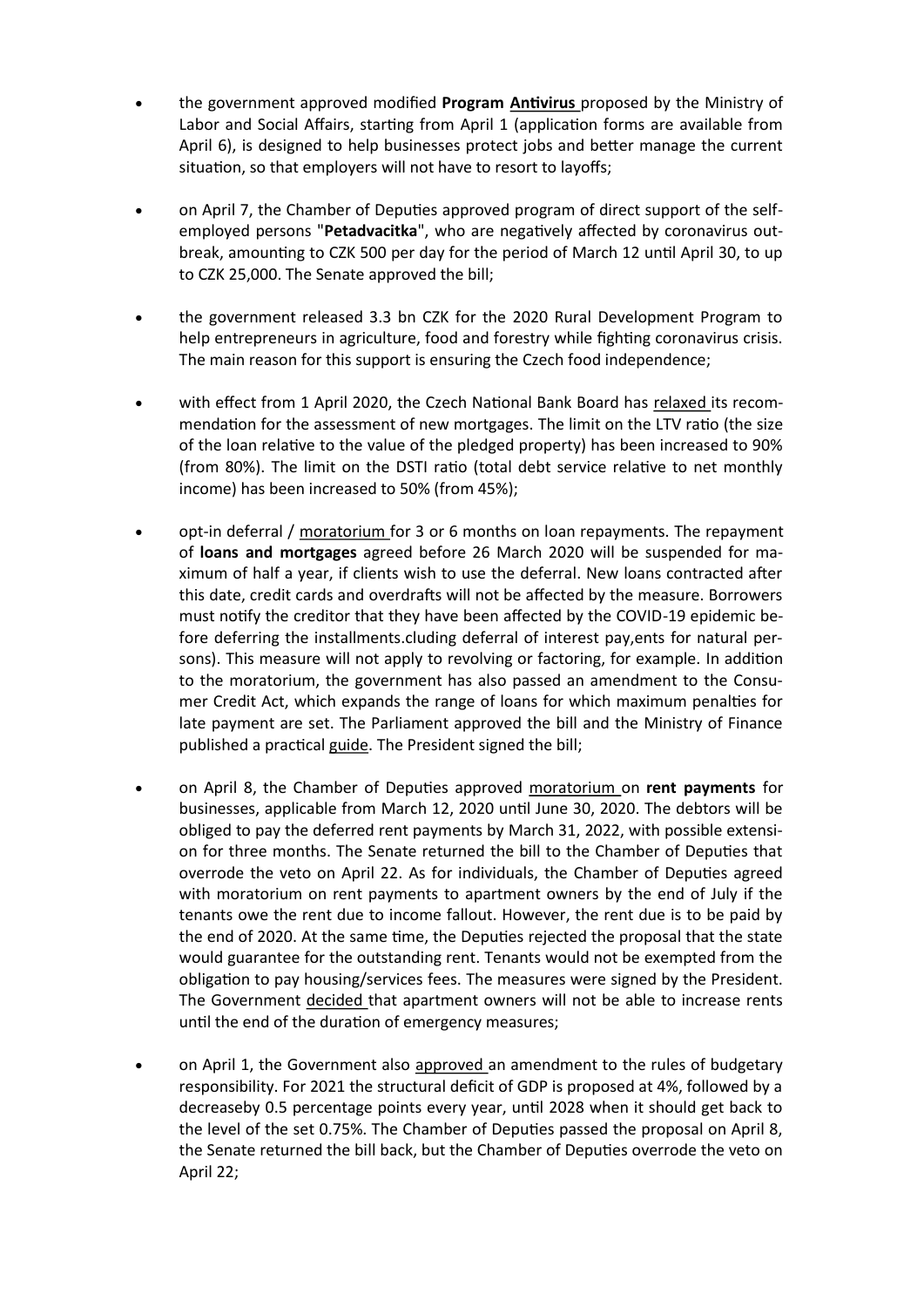- the Ministry of Finance and the Ministry of Industry and Trade prepared a [proposal](https://www.mfcr.cz/cs/aktualne/tiskove-zpravy/2020/mf-podpori-ceske-podniky-prostrednictvim-38080) for a loan program for businesses with **250+ employees**, administered by the EGAP credit insurance bank which newly has become a guarantee institution as well. EGAP competence approved by the Paliament and signed by the President;
- the Government also approved [support](https://www.countryforfuture.com/ministerstvo-prumyslu-a-obchodu-podpori-vyvoj-a-vyrobu-respiratoru-i-dalsi-technologie-proti-covid-19/) of companies, that have reduced their production as a result of the pandemic and government measures, but transformed and started to focus on innovative products (e.g. medical devices), in the amount of CZK 3 billion. The Program [The Country For the Future](https://www.countryforfuture.com/prehled-financnich-nastroju-pro-inovacni-projekty-souvisejici-s-pandemii-covid-19/) will cover 100% of costs;
- the Government approved [employment legislative change](http://www.mpsv.cz/documents/20142/1248138/01_04_2020_TZ_zmena_zakona_o_zamestnanosti.pdf/037584a4-6138-0a44-57cc-23941b7b0b2f) which says that the companies applying for short work / kurzarbeit will not be obliged to prove debtlessness for the period of the duration of the state of emergency;
- in the sector of **tourism**, a one-year transitional period should apply for **reimbursement of paid holidays** where the client has withdrawn from the contract because it was not possible to travel. During this time, the travel agency will offer the clients a voucher for the trip in the value of the trip the client has paid. The travel agency will only need to return the money if the client does not use the voucher within twelve months. This rule should not apply to seniors, people with disabilities and other particularly vulnerable groups of clients. Approved by the Parliament and signed by the President;
- the Government renewed the **Národní ekonomická rada vlády (National Economic Council of Government**) to identify economic issues or provide recommendations during the preparation procedure of strategic economic government documents. The Council should also assess anti-COVID measures and propose measures related to State Budget for 2021;
- the Government decided to waive **VAT** on delivery of goods or services to the Integrated Rescue System, the military, health care providers and social service facilities, for the period of the state of emergency from Mach 12. The European Commission also waived customs duties and VAT on the import of medical material and devices from the non-EU countries to the members states this week;
- the Ministry of Trade also announced that it has been preparing **COVID III Program** which should be carried out in form of portfolio guarantee through the commercial banks and should exceed the amount of COVID I and COVID II. The Program is planned to start at the end of April. The Government also agreed with the City of Prague to add Prague financial support for Prague-based business as guaranteed program;
- the amendment to the **Excise Tax Act** has been approved. By extending the storage period for unit packs of cigarettes, the proposal intends to maintain a smooth transition to the new tax rate, even under difficulties caused by the coronavirus pandemic;
- the Minister of Trade and Industry also confirmed that together the Ministry of Labor and Ministry of Finance they have discussed the **Regime C as part of the Program Antivirus**. The Program should be applicable to businesses that continue their operations, but clearly have suffered losses in their production or revenues (details remain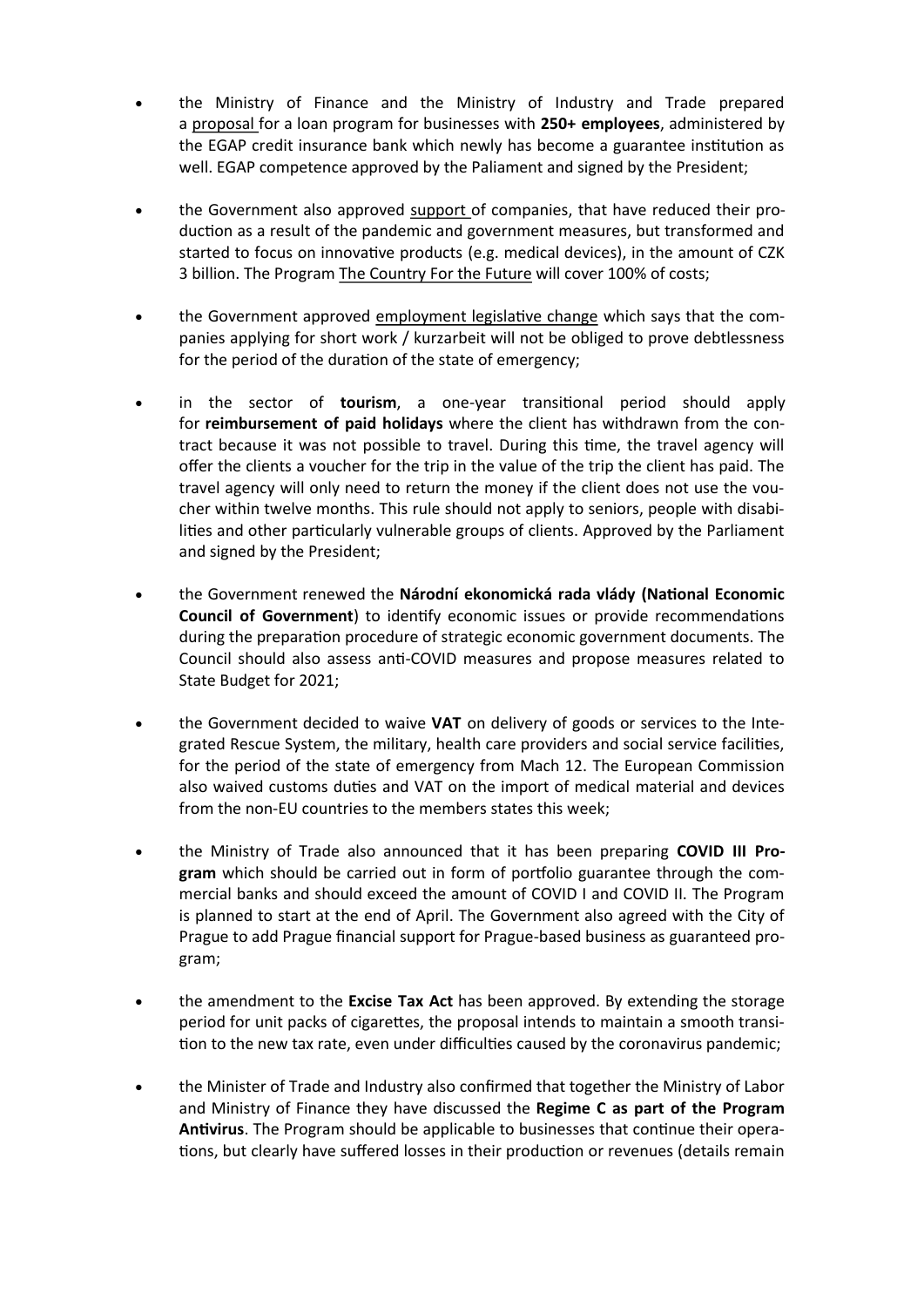to be determined). This regime is meant to motivate companies affected by the pandemic and paying their employees 100% of wages to continue doing so. The Program will be presented to the Government next week and it should start on May 1;

- on April 15, the Government [announced](https://www.vlada.cz/en/media-centrum/aktualne/government-discusses-proposal-for-gradually-easing-exceptional-measures-181015/) a five-stage plan to relax current restrictions starting Monday April 20;
- on April 20, the Government approved the Ministry of Finance **[draft Act](https://www.mfcr.cz/cs/aktualne/tiskove-zpravy/2020/statni-zaruky-ve-vysi-150-miliard-ozivi-38247) on Provision of State Guarantee for Securing CMZRB Debts** *(návrh zákona o poskytnutí státní záruky ČR na zajištění dlůhu ČMZRB vyplývající z ručení za dluhy).* The proposal permits a flat guarantee by the state for debts. Companies with up to 250 employees would be entitled up to a 90% guarantee for operational debts. For companies with more than 250 employees, the guarantee would amount to an 80% guarantee for operational debts. Both guarantees would be capped at a maximum debt of CZK 50 million. A portfolio of guarantees totaling CZK 150 billion would be distributed among the commercial banks by the CMRZB. The state will thus guarantee 25% of the total amount of the loans provided by the commercial banks (CZK 600 billion), approved by the Chamber of Deputies on April 22;
- the Government passed [proposal](https://www.mfcr.cz/cs/aktualne/tiskove-zpravy/2020/vlada-schvalila-aktualizovanou-novelu-st-38245) by the Ministry of Finance to extended budget deficit for 2020 from CZK 200 bn to CZK 300 bn, passed by the Chamber of Deputies on April 22, the bill was signed by the President;
- the Senate, the Upper Chamber of the Parliament returned a bill proposing to [extend](https://www.mfcr.cz/cs/aktualne/tiskove-zpravy/2020/ministerstvo-financi-predstavilo-pokraco-38228)  [the Petadvacitka program](https://www.mfcr.cz/cs/aktualne/tiskove-zpravy/2020/ministerstvo-financi-predstavilo-pokraco-38228) for the self-employed persons impacted by the COVID-19 emergency measures. The compensation bonus will be CZK 500 per day for the period of May 1 until June 8. The Senate suggested higher payments for a wider range of people;
- the Parliament approved the bill on the public health insurance premium transfers. The government will increase the payment for each person insured by state by CZK 500 per month from 1 June 2020 and by another CZK 200 per month from 1 January 2021; the Chamber of Deputies passed the bill on April 22. The Ministry of Finance issued a [guide;](https://www.mfcr.cz/cs/o-ministerstvu/sluzby-verejnosti/komunikace-s-verejnosti/casto-kladene-otazky/kompenzacni-bonus-pro-osvc-ve-vysi-25-ti-38072)
- on April 29, the Parliament approved the extension of care-[giver's allowance](https://www.mpsv.cz/web/cz/osetrovne) to [80%](https://www.mpsv.cz/web/cz/-/osetrovne-se-zrejme-zvysi-na-80-narok-budou-mit-i-dpp-a-dpc-navrh-ministryne-malacove-podporila-snemovna)  [of](https://www.mpsv.cz/web/cz/-/osetrovne-se-zrejme-zvysi-na-80-narok-budou-mit-i-dpp-a-dpc-navrh-ministryne-malacove-podporila-snemovna) [from the current 60%](https://www.mpsv.cz/web/cz/-/osetrovne-se-zrejme-zvysi-na-80-narok-budou-mit-i-dpp-a-dpc-navrh-ministryne-malacove-podporila-snemovna) of the average pay, retrospectively from April 1. for the time of schools closure, maximum length until June 30 (the beginning of summer holidays). the measure will newly include persons working on DPP and DPČ (work outside employment relationship) who will receive 60% of the average pay;
- The Ministry of Industry and Trade launched a Call V. COVID-[19 Program of Support](https://www.mpo.cz/cz/podnikani/dotace-a-podpora-podnikani/oppik-2014-2020/vyzvy-op-pik-2020/vyzva-v--covid-19-programu-podpory-inovacni-vouchery--254025/)  ["Innovation Vouchers", within Operational Program Podinikání a inovace pro konku](https://www.mpo.cz/cz/podnikani/dotace-a-podpora-podnikani/oppik-2014-2020/vyzvy-op-pik-2020/vyzva-v--covid-19-programu-podpory-inovacni-vouchery--254025/)[renceschopnost 2014](https://www.mpo.cz/cz/podnikani/dotace-a-podpora-podnikani/oppik-2014-2020/vyzvy-op-pik-2020/vyzva-v--covid-19-programu-podpory-inovacni-vouchery--254025/)-2020, to support communication, sharing of best practices and know-how between private sector and research institutions, to mitigate impacts of COVID-19 outbreak and to develop the preventive measures applied on the market. The amount is CZK 50 billion which is to be increased. The application could be submitted from April 17 until December 31, 2020;
- The Ministry of Finance introduced a loss carryback measure (tax return retroactivity) that allows entrepreneurs and companies to recover any loss posted in 2020 from their 2019 and 2018 tax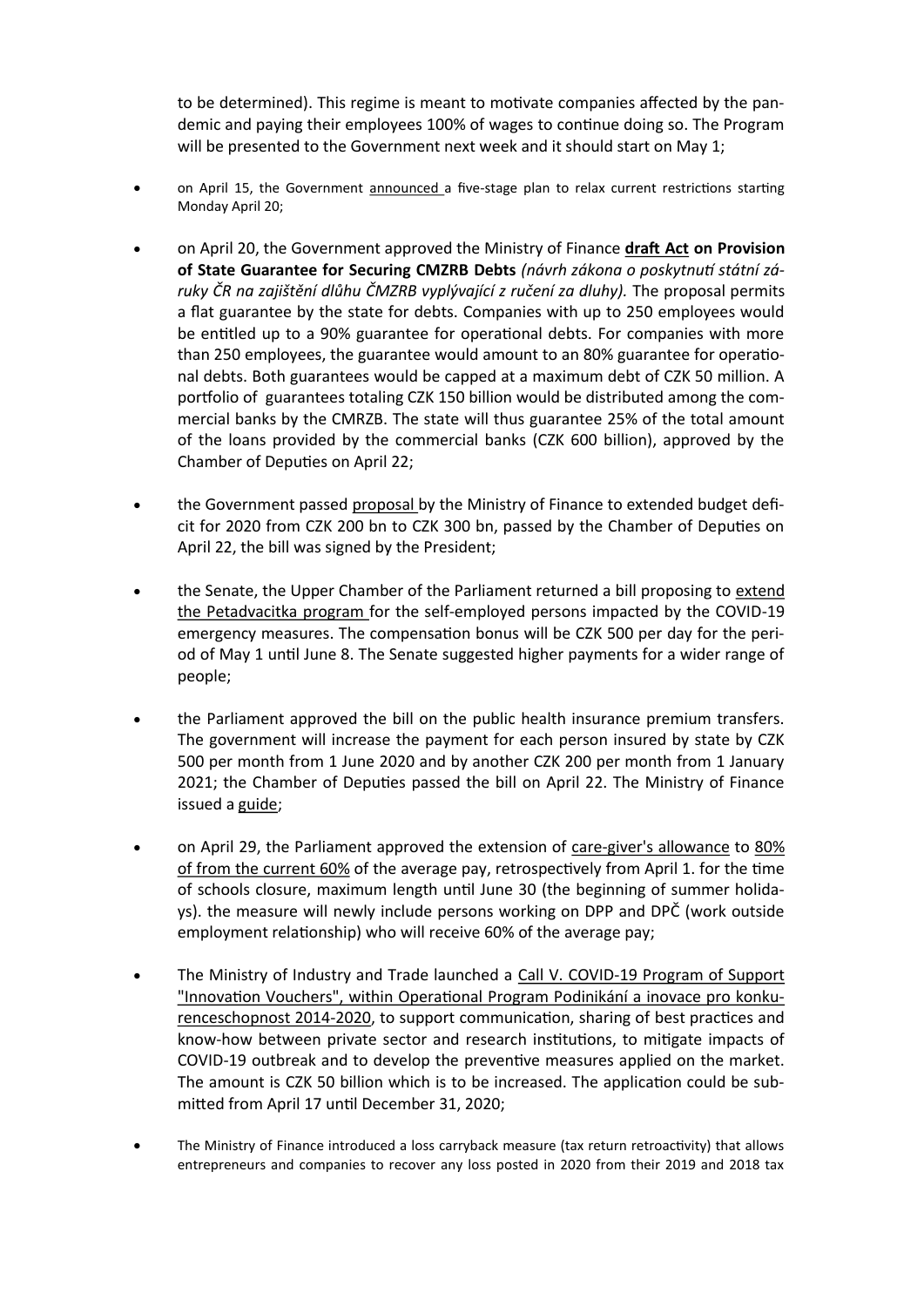base. This could allow companies to claim a refund from the General Financial Directorate;

- On April 27, the Government [extended](https://www.mpsv.cz/documents/20142/1248138/27_04_2020_TZ_antivirus_prodlouzen_do_kvetna.pdf) the Unemployment Support Program Antivirus until May 31;
- The Government approved an amendment to the Tax Code which would allow taxpayers to communicate with the tax office online. The previous version of the amendment was rejected by Parliament last week. The MInistry of Finace thus decided to keep the deadlines for refunding excess VAT payments at 30 days. The Government will ask the Chamber of Deputies to address the amendment in the state of legislative emergency;
- The Cabinet discussed the legislative intent for deferring social contributions paid by employers (24.8%) for 3 months (May, June, July), starting in May. The measure will be applied automatically once companies do not pay social contributions by the 20th of the relevant month. Companies would have to pay deferred payments by September 20;
- On April 30, the Government [passed](https://www.mfcr.cz/cs/aktualne/tiskove-zpravy/2020/zruseni-dane-z-nabyti-nemovitych-veci-pr-38157) a proposal on abolishing real estate acquisition tax, with retroactive effect. The tax of 4 percent of the total purchase price will not have to be paid by those who acquired the property in December 2019 at the latest, and in case the tax has already been paid, it will be refunded. However, the time test for income from the sale of real estate not intended for own living has been extended from five to ten years to avoid speculative purchase. For properties acquired between December 2019 and December 2021, the buyer will not pay the acquisition tax and will be allowed to claim deductions of interest on a housing loan from the tax base;
- In 2020, the Ministry of Finance expects a deficit of 5.1% of GDP, with estimated government- debt-to-GDP ratio increase by 6.2% to 37% of GDP. In 2021, the deficit is expected at 4.1% of GDP.

### **See also [a summary on the Government official website.](https://www.vlada.cz/cz/media-centrum/aktualne/vyhlaseni-nouzoveho-stavu-180234/)**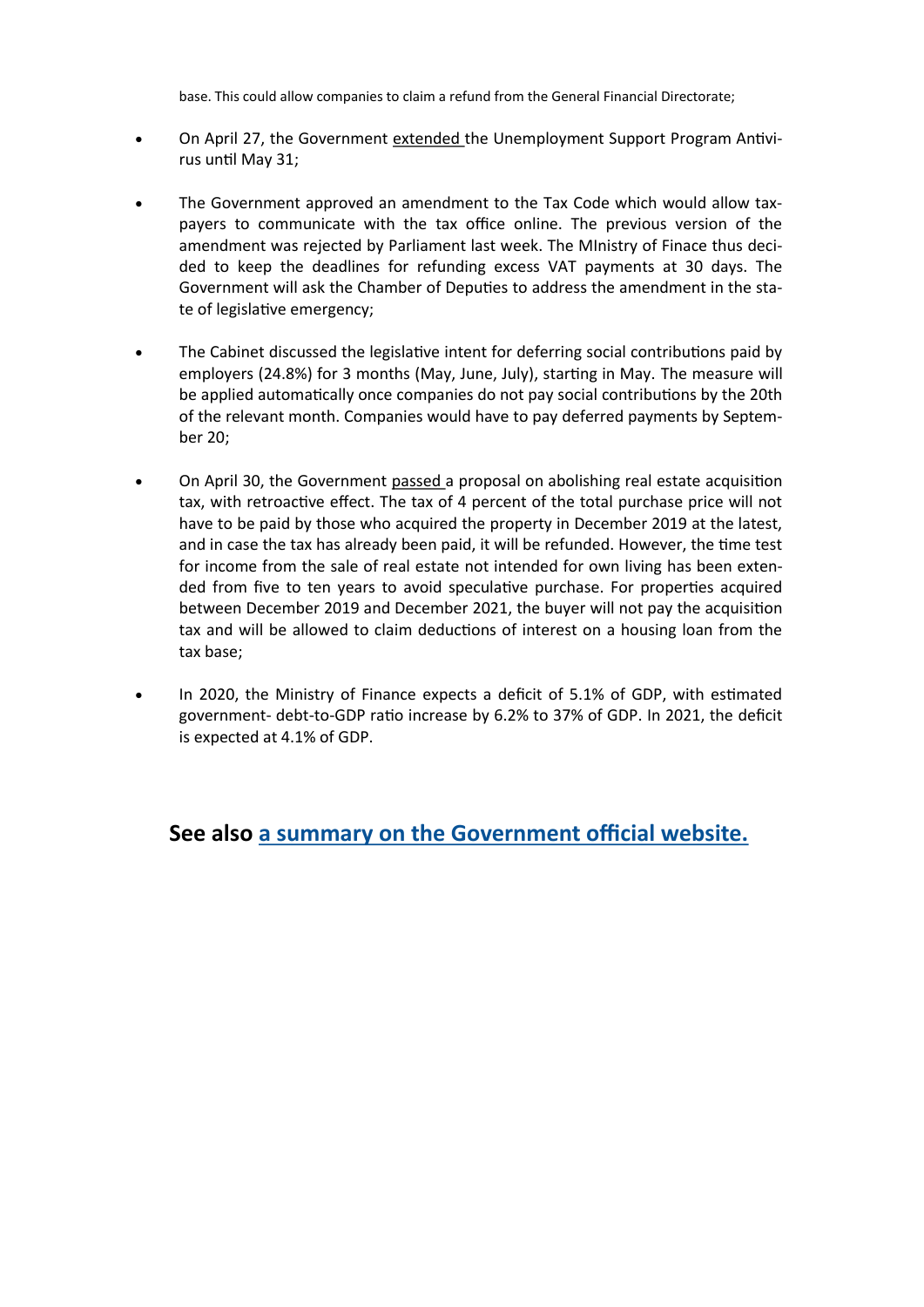#### **Prague**

- Prague City Hall decided that from March 17 0.00, passengers without covered nose and mouth will not be allowed to enter and use public transportation; holiday schedules for public transportation will be in place (metro from March 21, trams from March 23, reduced frequency for bus lines, airport bus connection, night connections); obligation to wear a face mask extends to medical, educational and other facilities;
- [hotline](https://bezpecnost.praha.eu/planovane-akce/aktualita-a-planovane-akce_12_3_2020) for the elderly over 65 years of age 800 160 166, [https://](https://bezpecnost.praha.eu/udalosti/neco-se-deje_24_2_2020) [bezpecnost.praha.eu/udalosti/neco](https://bezpecnost.praha.eu/udalosti/neco-se-deje_24_2_2020)-se-deje\_24\_2\_2020 including information in English;
- Blue parking zones in place again **from May 11**
- Prague City Council approved the Agreement on the Establishment and Administration of the COVID Guarantee Fund Praha 2020, concluded by the City of Prague, the Czech-Moravian Guarantee and Development Bank (CMZRB) and the Ministry of Industry and Trade.
- The new economic support instrument **[COVID Praha](http://www.praha.eu/jnp/cz/o_meste/magistrat/tiskovy_servis/tiskove_zpravy/praha_pripravila_pomoc_pro_podnikatele.html)** for SMEs business will transfer CZK 600 million from the EU Operational Program PPR (OP Praha - Pol rustu CR) to CMZRB. CMZRB will then provide guarantees for commercial bank loans together with a financial contribution for interest payments. The condition will be the same as the COVID II program. The program will be launched on April 20. Application should be submitted starting April 21.
- Prague Councillors decided to [waive all local fees and rents](http://www.praha.eu/jnp/cz/o_meste/magistrat/tiskovy_servis/tiskove_zpravy/prazsti_zastupitele_jednomyslne.html) paid for using public space as restaurant gardens or farmer markets until the end of the year. The amount of waived fees and rental charges will exceed CZK 200 million. Prague will simplify the application procedures.
- Prague representatives also waived the local residence fee for entrepreneurs providing accommodation in lodging houses, spa facilities and school accommodation facilities during the state of emergency. Prague will waive the local hotel fee until the end of 2020.
- In mid-April, the Ministry of Trade announced plans for a **COVID III Program** to provide portfolio guarantees through commercial banks which will be applied also for Prague companies. The total amount of loans should exceed the COVID I and COVID II programs and should also include financial support provided by the City of Prague. The Program should start at the end of April.